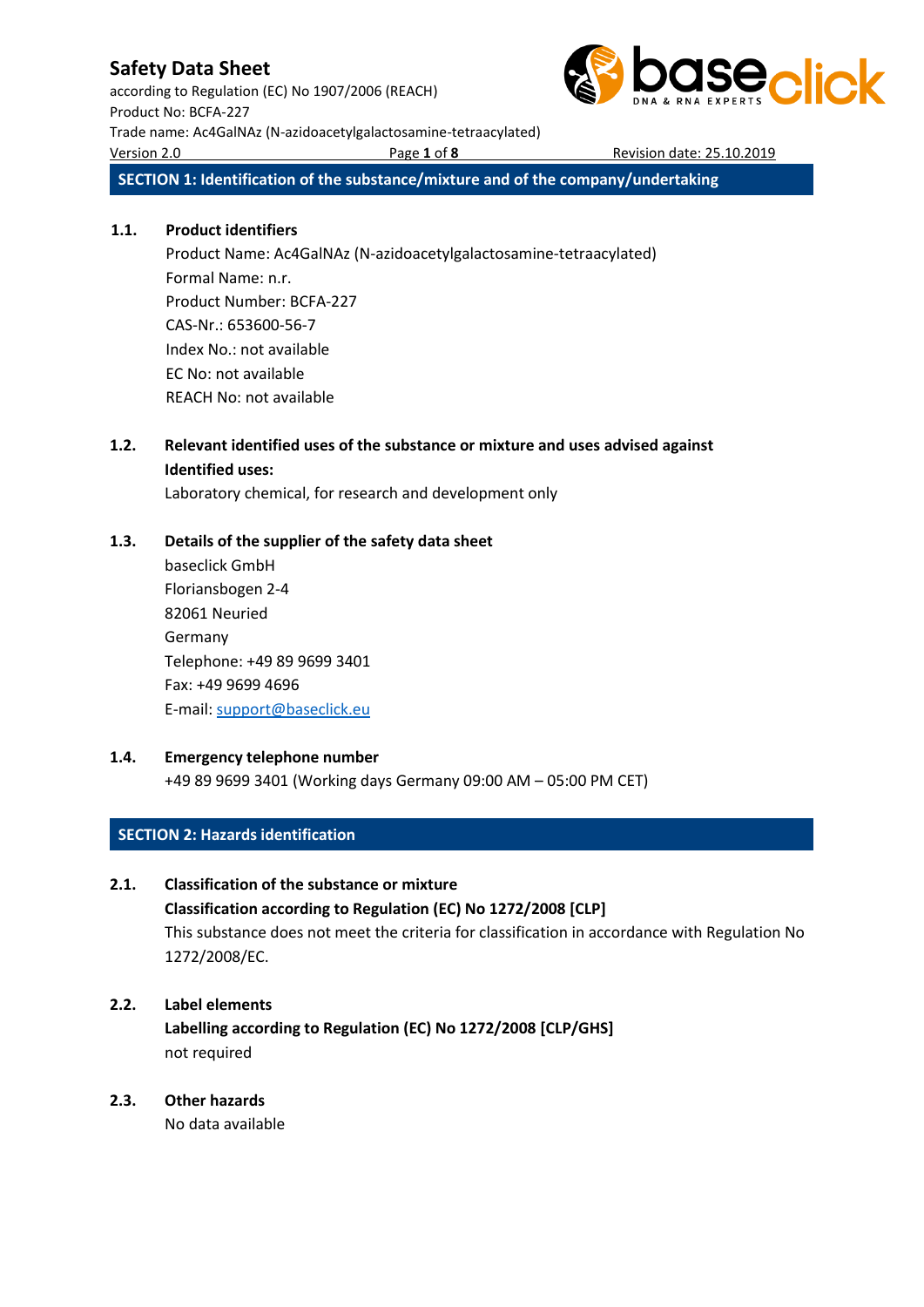according to Regulation (EC) No 1907/2006 (REACH) Product No: BCFA-227 Trade name: Ac4GalNAz (N-azidoacetylgalactosamine-tetraacylated) Version 2.0 Page **2** of **8** Revision date: 25.10.2019



**SECTION 3: Composition/information on ingredients**

#### **3.1 Substance(s)**

Formula: C16H22N4O10 MW: 430.37 g/mol Purity: ≥ 90% (LCMS) Description: off-white to grey amorphous solid to an oil. TLV units: Unknown.

#### **3.2 Mixtures**

No data available

#### **SECTION 4: First aid measures**

#### **4.1 Description of first aid measures**

General notes:

Avoid all direct contact.

Always contact physician. Show this safety data sheet to the doctor in attendance.

If inhaled:

Move person into fresh air. If not breathing give artificial respiration. Consult a physician. In case of skin contact:

Wash off with soap and plenty of water.

In case of eye contact:

Rinse thoroughly with plenty of water for at least 15 minutes and consult a physician. In case of ingestion:

Contact physician. Do NOT induce vomiting. Rinse mouth with water. Never induce vomiting or give liquids to someone who is unconscious or cannot swallow.



## **4.2 Most important symptoms and effects, both acute and delayed**

The most important known symptoms and effects are described in the labelling (see section 2.2) and/or in section 11

**4.3 Indication of any immediate medical attention and special treatment needed** No data available

### **SECTION 5: Firefighting measures**

#### **5.1 Extinguishing media**

Water. Alcohol resistant foam. Dry extinguishing powder. Carbon dioxide (CO2). Sand.

**5.2 Special hazards arising from the substance or mixture**

Fire and explosion hazards: No risk of explosion or fire.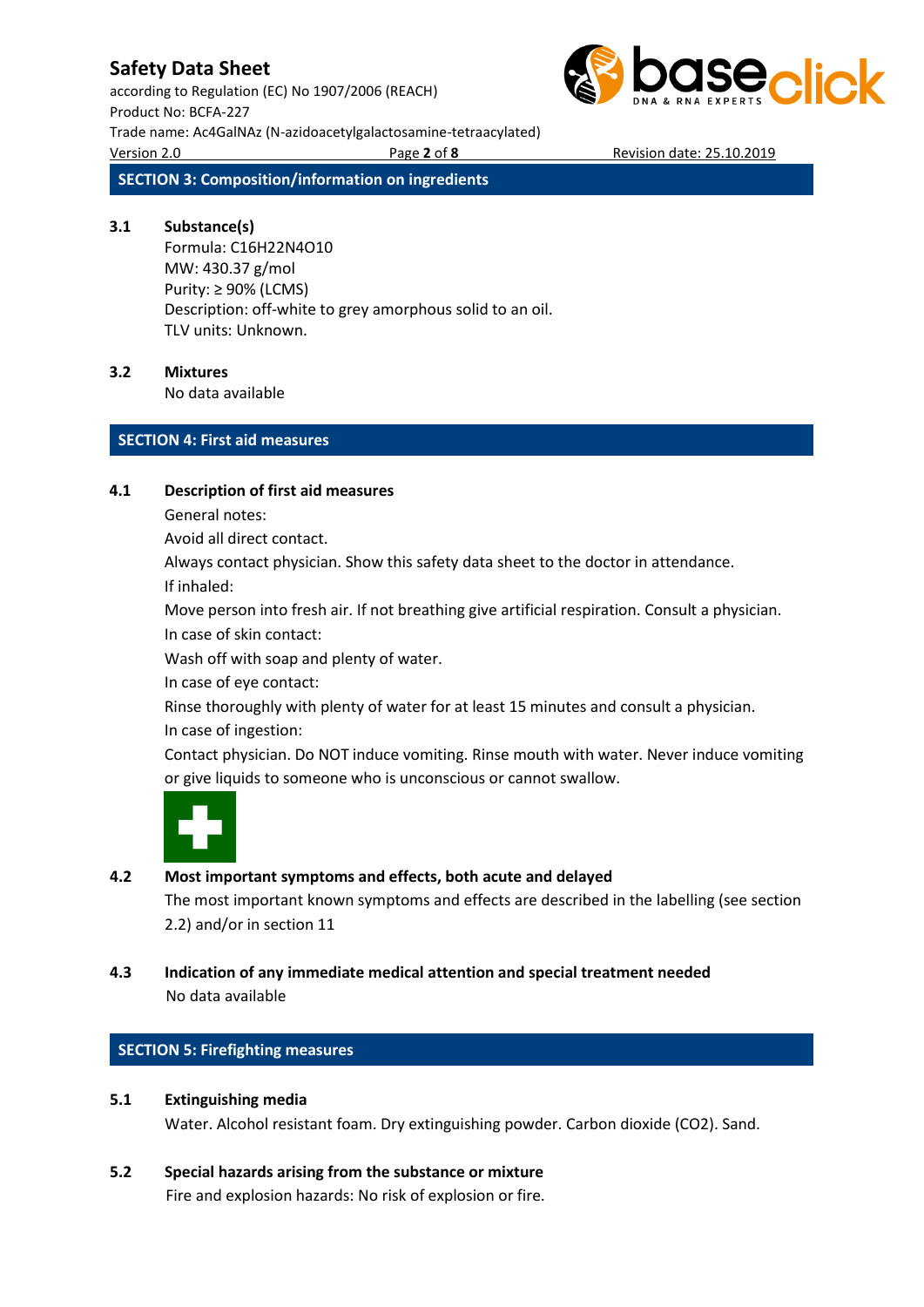according to Regulation (EC) No 1907/2006 (REACH) Product No: BCFA-227 Trade name: Ac4GalNAz (N-azidoacetylgalactosamine-tetraacylated) Version 2.0 Page **3** of **8** Revision date: 25.10.2019



### **5.3 Advice for fire-fighters**

Use material suitable and appropriate to surrounding fire conditions Wear self-contained breathing apparatus for firefighting if necessary.

### **SECTION 6: Accidental release measures**

### **6.1 Personal precautions, protective equipment and emergency procedures**

Avoid all direct contact. Respiratory protection: A dust mask is recommended when a possibility of dust inhalation exists. Local exhaust is usually sufficient. Protective gloves: Impermeable Eye protection: Laboratory safety glasses Other protective equipment: Normal laboratory apparel

**6.2 Environmental precautions**

Do not let product enter drains.

**6.3 Methods and material for containment and cleaning up** Take up mechanically. Control of dust.

### **SECTION 7: Handling and storage**

#### **7.1 Precautions for safe handling**

Avoid contact with skin and eyes. Avoid inhalation of vapour or mist. Keep away from sources of ignition. Provide adequate ventilation. When not in use, keep containers tightly closed.

### **7.2 Conditions for safe storage, including any incompatibilities**

Keep container tightly closed in a dry and well-ventilated place. Containers which are opened must be carefully resealed and kept upright to prevent leakage. Recommended storage temperature -20°C, dark.

### **7.3 Specific end use(s)**

No information available.

### **SECTION 8: Exposure controls/personal protection Handling and storage**

### **8.1 Control parameters**

Additional information about design of technical facilities: No further requirements, see item 7.

Ingredients with limit values that require monitoring in the workplace: No ingredients need monitoring.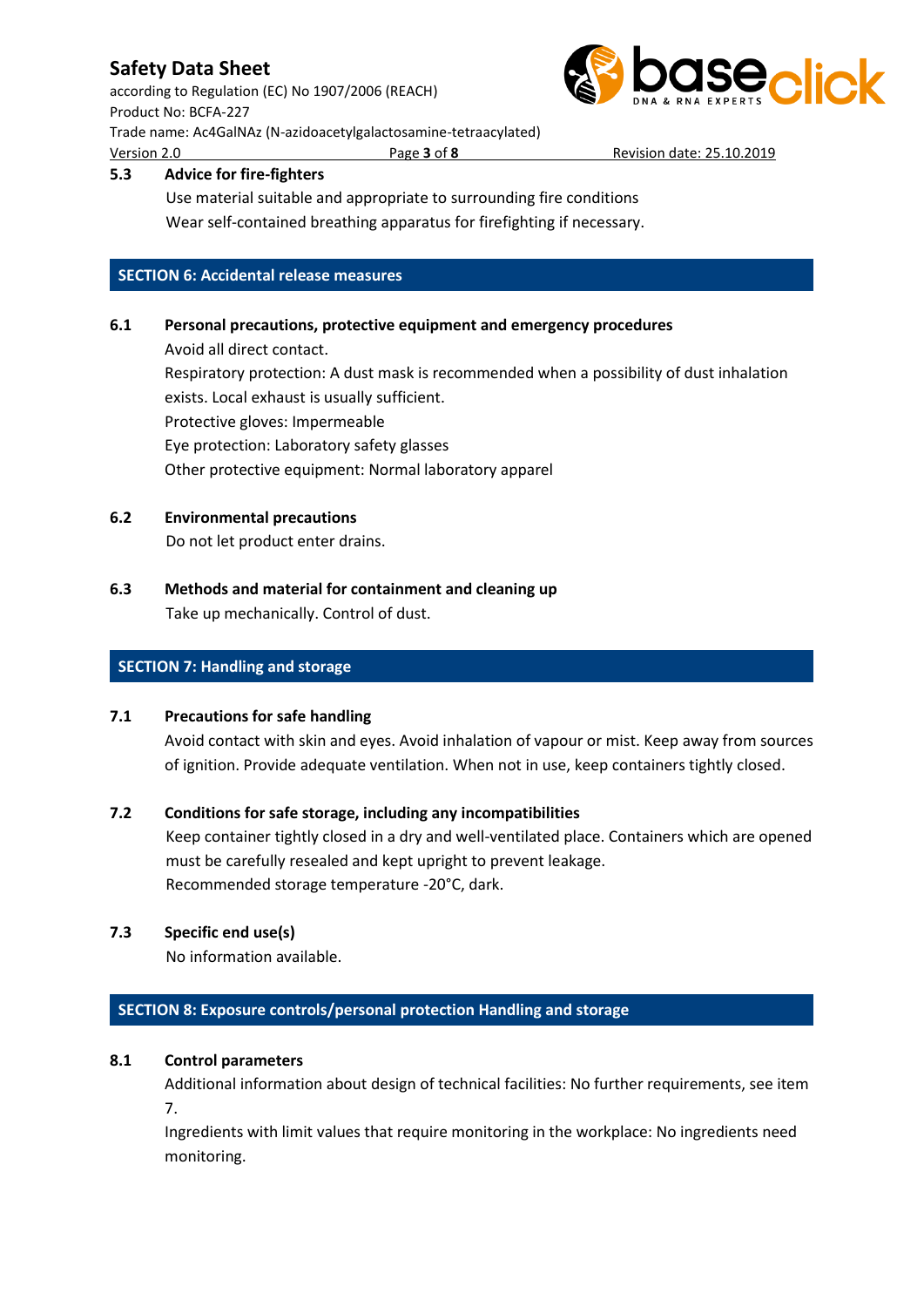according to Regulation (EC) No 1907/2006 (REACH) Product No: BCFA-227 Trade name: Ac4GalNAz (N-azidoacetylgalactosamine-tetraacylated) Version 2.0 Page **4** of **8** Revision date: 25.10.2019



#### **8.2 Exposure controls**



Appropriate engineering controls

Handle in accordance with good industrial hygiene and safety practice. Wash hands before breaks and at the end of workday.

Personal protective equipment

The type of protective equipment must be selected according to the concentration and amount of the dangerous substance at the specific workplace.

Eye/face protection: Use equipment for eye protection tested and approved under appropriate government standards such as NIOSH (US) or EN 166(EU).

Skin protection: Handle with gloves. Wear suitable gloves. Chemical protection gloves are suitable, which are tested according to EN 374. Wash and dry hands.

Body Protection: Complete suit protecting against chemicals, flame retardant antistatic protective clothing.

Respiratory protection: Where risk assessment shows air-purifying respirators are appropriate use (US) or type ABEK (EN 14387) respirator cartridges as a backup to engineering protection, use a full-face supplied air respirator. Use respirators and components tested and approved under appropriate government standards such as NIOSH (US) or CEN (EU).

Control of environmental exposure: Prevent further leakage or spillage if safe to do so. Do not let product enter drains.

### **SECTION 9: Physical and chemical properties**

### **9.1 Information on basic physical and chemical properties**

Physical state: powder, crystals Colour: off-white to grey Odour: No data available Odour thereshold: No data available pH (value): No data available Melting point/freezing point: No data available Initial boiling point and boiling range: No data available Flash point: No data available Evaporation rate: No data available Flammability (solid, gas): No data available lower explosion limit (LEL): No data available upper explosion limit (UEL): No data available Explosion limits of dust clouds: No data available Vapour pressure: No data available Vapour density: No data available Relative density: No data available Water solubility (20 °C): No data available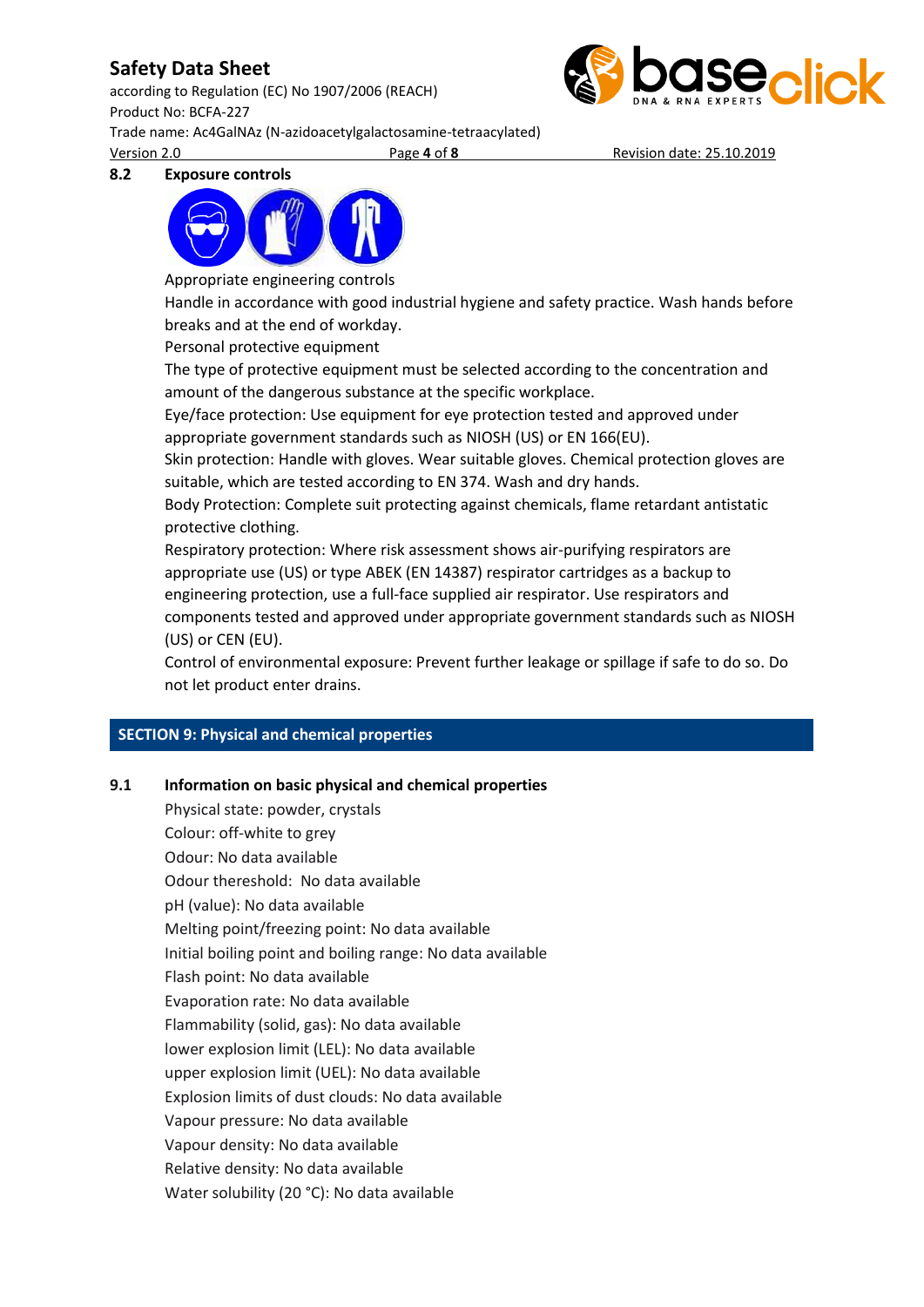according to Regulation (EC) No 1907/2006 (REACH) Product No: BCFA-227 Trade name: Ac4GalNAz (N-azidoacetylgalactosamine-tetraacylated) Version 2.0 Page **5** of **8** Revision date: 25.10.2019 Partition coefficient: n-octanol/water: No data available

**aseclick** 

Auto-ignition temperature: No data available Decomposition temperature: No data available Viscosity, flow time (23 °C): No data available Viscosity, dynamic (mPas / 20 °C): No data available Explosive properties: No data available Oxidizing properties: No data available

### **9.2 Other information:**

No data available

### **SECTION 10: Stability and reactivity**

- **10.1 Reactivity** No data available
- **10.2 Chemical stability** Stable under recommended storage conditions.
- **10.3 Possibility of hazardous reactions** No data available
- **10.4 Conditions to avoid** No data available
- **10.5 Incompatible materials** Avoid strong oxidants.

## **10.6 Hazardous decomposition products** Dangerous decomposition:Toxic oxides of nitrogen and carbon may evolve when heated to decomposition.

### **SECTION 11: Toxicological information**

### **11.1 Information on toxicological effects**

Acute toxicity: No data available Skin corrosion/irritation: No data available Serious eye damage/eye irritation: No data available Respiratory or skin sensitisation: No data available Germ cell mutagenicity: No data available Carcinogenicity: No data available Reproductive toxicity: No data available Specific target organ toxicity -single exposure: No data available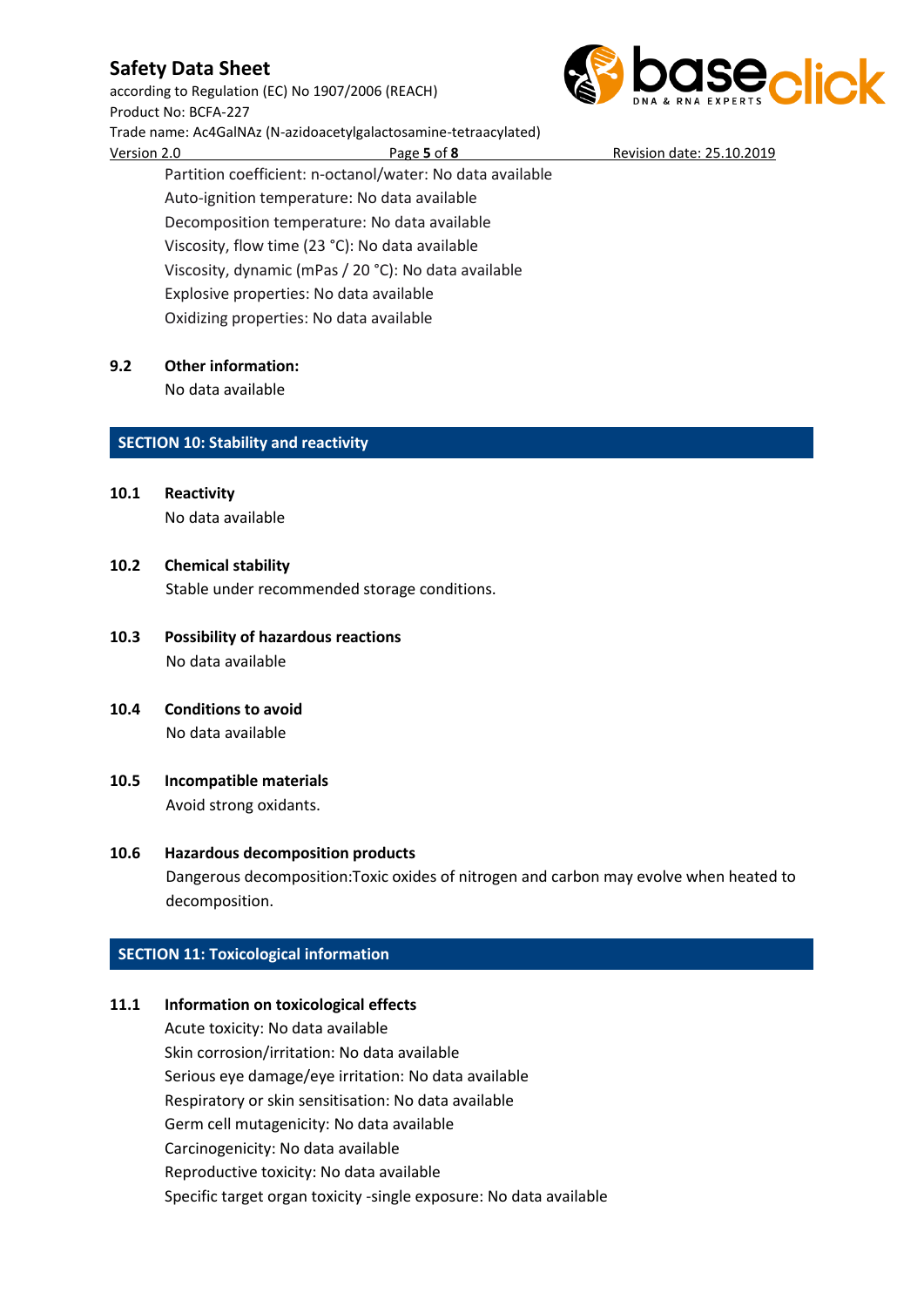according to Regulation (EC) No 1907/2006 (REACH) Product No: BCFA-227 Trade name: Ac4GalNAz (N-azidoacetylgalactosamine-tetraacylated) Version 2.0 Page **6** of **8** Revision date: 25.10.2019



Specific target organ toxicity -repeated exposure: No data available

Aspiration hazard: No data available

Additional Information: No data available

### **SECTION 12: Ecological information**

- **12.1 Toxicity** No data available
- **12.2 Process of degradability** No data available
- **12.3 Bioaccumulative potential** No data available
- **12.4 Mobility in soil** No data available

#### **12.5 Results of PBT and vPvB assessment**

This substance/mixture contains no components considered to be either persistent, bioaccumulative and toxic (PBT), or very persistent and very bioaccumulative (vPvB) at levels of 0.1% or higher.

**12.6 Other adverse effects** No data available

#### **SECTION 13: Disposal considerations**

#### **13.1 Waste treatment methods**

Product:

Consult the appropriate local waste disposal expert about waste disposal. Contaminated packaging: see Product

### **SECTION 14: Transport information**

**14.1 UN number** ADR/RID: - IMDG: - IATA: -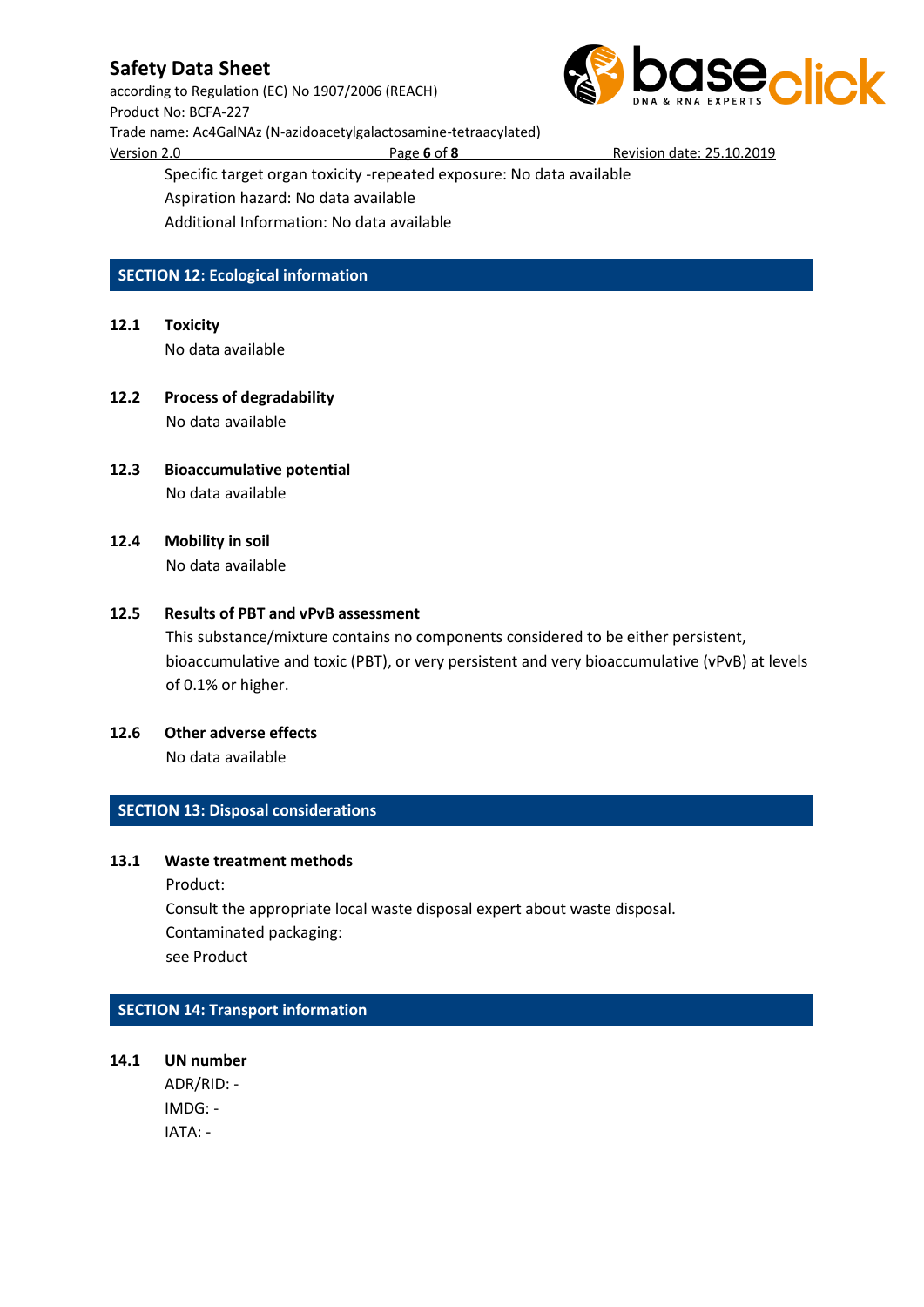according to Regulation (EC) No 1907/2006 (REACH) Product No: BCFA-227 Trade name: Ac4GalNAz (N-azidoacetylgalactosamine-tetraacylated) Version 2.0 Page **7** of **8** Revision date: 25.10.2019

# **14.2 UN Proper shipping name**

ADR/RID: Not dangerous goods IMDG: Not dangerous goods IATA: Not dangerous goods

# **14.3 Transport hazard class(es)**

ADR/RID: - IMDG: - IATA: -

### **14.4 Packing group**

ADR/RID: - IMDG: - IATA: -

### **14.5 Environmental hazards**

ADR/RID: no IMDG: no IATA: no

- **14.6 Special precautions for user** No data available
- **14.7 Transport in bulk according to Annex II of MARPOL 73/78 and the IBC Code** Not relevant

### **SECTION 15: Regulatory information**

**15.1 Safety, health and environmental regulations/legislation specific for the substance or mixture**

Labelling according to EU guidelines: This takes into account directive 67/548/EEC and 1999/45/EC

Hazard symbols: None

P-phrases:

P 235 + 220 Keep in a cool place away from acids.

- P 501 This material and its container must be disposed of in a safe way
- P 281 + 282 Wear suitable protective clothing, gloves and eye/face protection
- P 301 + 313 If swallowed, seek medical advice immediately and show this container or label

### **15.2 Chemical Safety Assessment**

For this substance a chemical safety assessment has not been carried out